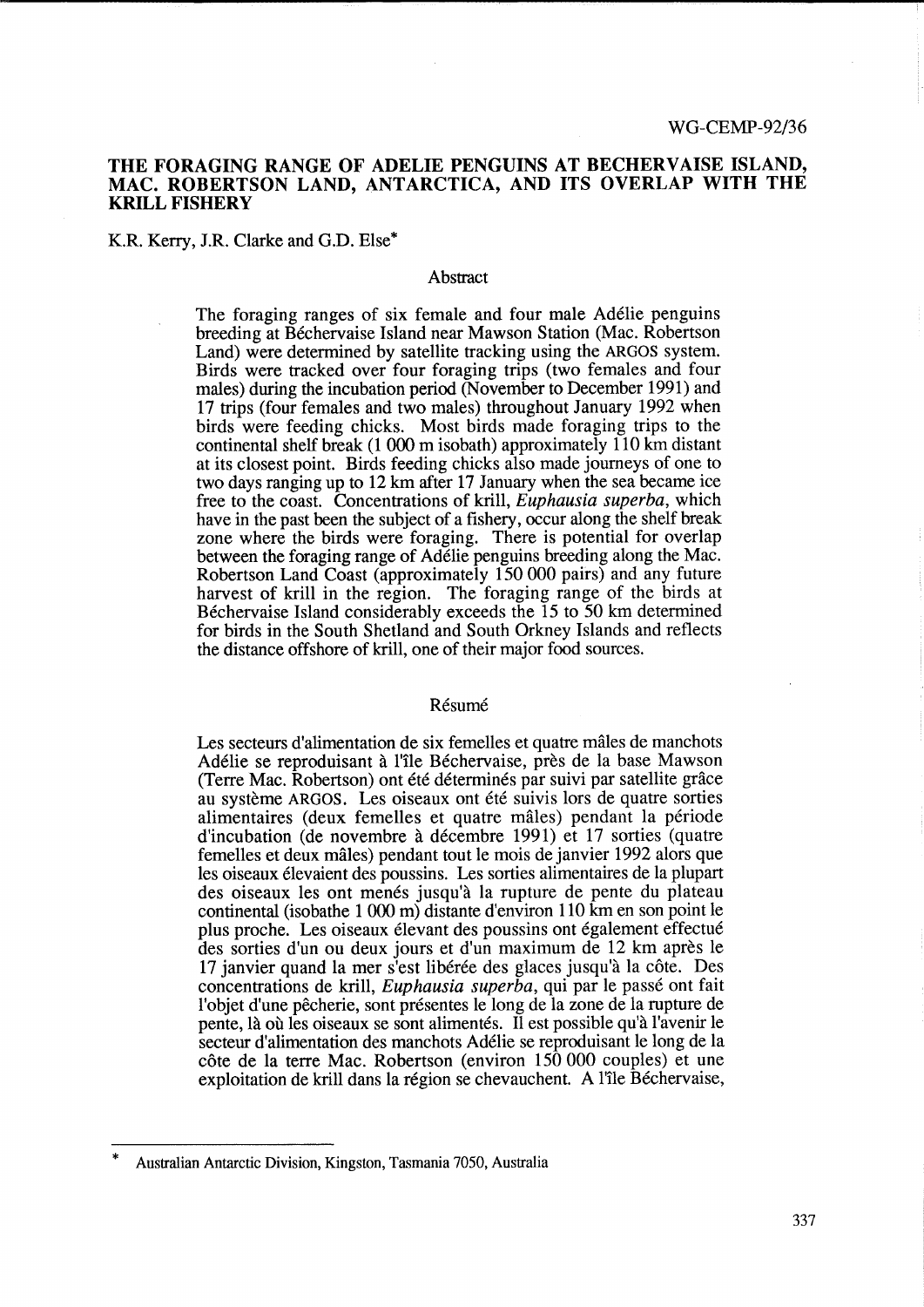le secteur d'alimentation des oiseaux, dépassant considérablement l'intervalle de 15 à 50 km déterminé pour les oiseaux des îles Shetland du Sud et des Orcades du Sud, reflète la distance du krill, l'une de leurs principales sources d'alimentation, par rapport à la côte.

#### Резюме

Нагульные ареалы шести самок и четырех самцов пингвина Адели, размножающихся на о-ве Бешервез около станции Моусон (Земля Мак-Робертсон), были установлены с помощью спутникового слежения, используя систему "Аргос". Слежение за птицами велось в ходе четырех походов за пищей (две самки и четыре самца) в течение периода насиживания яиц (ноябрь-декабрь 1991 г.) и 17 походов (четыре самки и два самца) в течение января 1992 г., когда птицы вскармливали своих птенцов. Большинство птиц совершило походы за пищей на границу континентального шельфа (изобата 1 000 м), ближайшая точка которой расположена приблизительно 110 км от берега. После 17 января, когда море стало свободным ото льда до берега, птицы, вскармливающие своих птенцов, совершали одно- двухдневные походы на расстояние до 12км. Концентрации криля (Euphausia superba), которые в прошлом являлись объектом промысла, встречаются вдоль границы шельфа, где птицы искали корм. Существует возможность частичного совпадения между нагульным ареалом пингвина Адели, размножающегося вдоль побережья Земли Мак-Робертсон (приблизительно 150 000 пар), и будущим промыслом криля в данном районе. Нагульный ареал птиц на о-ве Бешервез намного превышает 15-50 км, установленных для птиц на Южных Шетландских и Южных Оркнейских о-вах, и отражает расстояние от берега местонахождений криля, который является одним из основных компонентов рациона пингвинов.

#### Resumen

Se determinó la zona de alimentación de seis hembras y cuatro machos adelia durante la reproducción en isla Béchervaise cerca de la base Mawson (Territorio de Mac. Robertson) mediante el seguimiento por satélite con el sistema ARGOS. Se siguió el curso de cuatro viajes de alimentación (dos aves hembras y cuatro machos) durante el período de incubación (noviembre y diciembre 1991); y 17 viajes (cuatro hembras y dos machos) realizados durante el mes de enero de 1992, cuando las aves estaban alimentando a sus polluelos. La mayoría de las aves se desplazaron al borde continental (isóbata 1 000 m) el cual queda a unos 110 km de distancia en su punto más cercano. Aquellas aves que estaban alimentando a sus polluelos realizaron viajes de uno a dos días de duración hasta una distancia máxima de 12 km después del 17 de enero, fecha en la cual el mar está libre de hielo hacia la costa. Los cardúmenes de kril, Euphausia superba, que en el pasado han sido el objetivo de la pesquería, se encuentran a lo largo del borde continental que es donde las aves se estaban alimentando. Por lo tanto, existe la posibilidad de que se produzca una superposición entre la zona de alimentación de los pingüinos adelia, cuyas colonias se encuentran a lo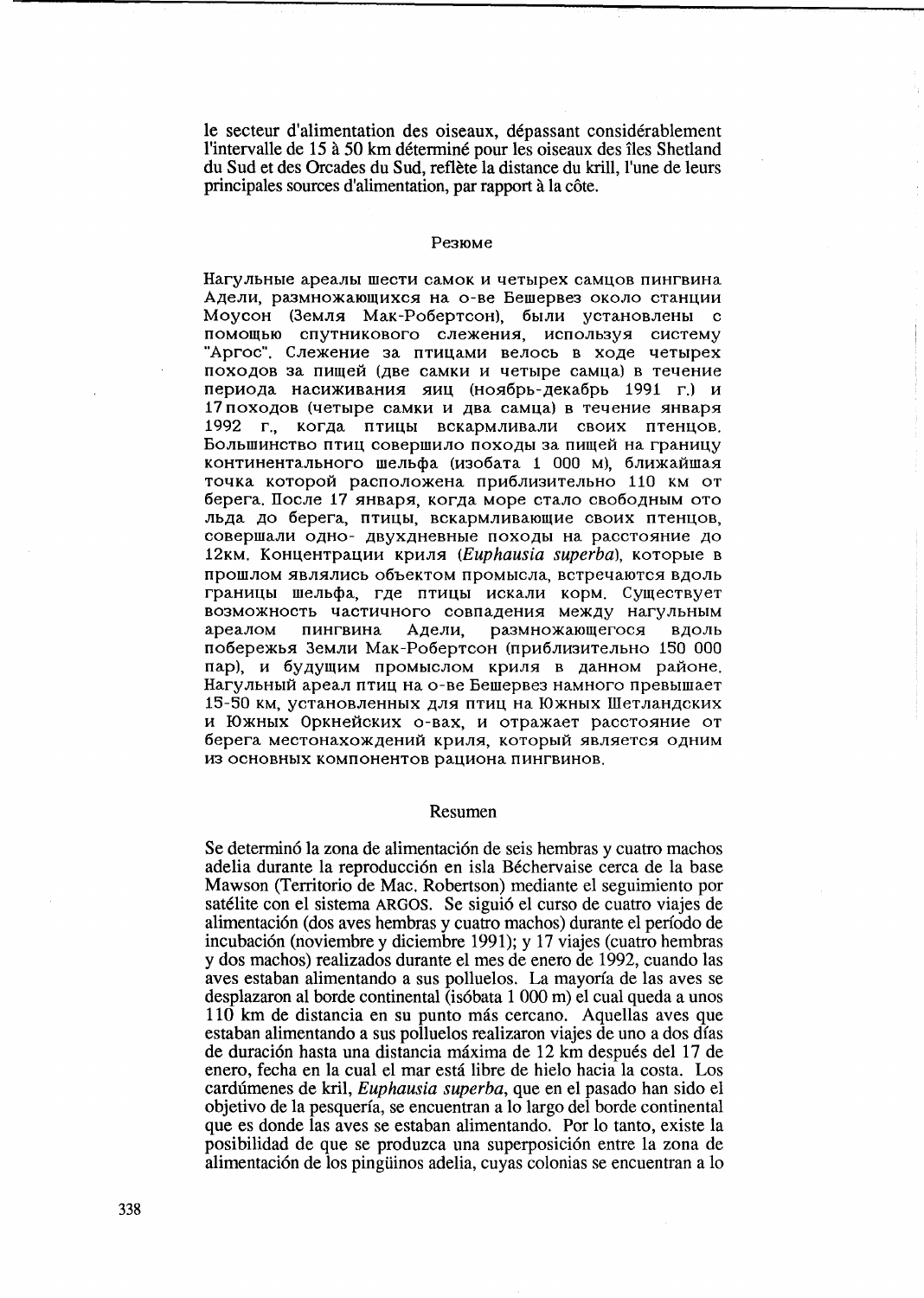largo de la costa del Territorio de Mac. Robertson (alrededor de unas 150000 parejas), y cualquier recoleccion de kril que se pudiera realizar en el futuro en la zona. La extension de la zona de alimentacion de las aves de isla Béchervaise excede en gran medida los 15 a 50 km determinados para las aves de los archipi6lagos de las Shetland del Sur y Orcadas del Sur y refleja la distancia costa afuera a la que se encuentra el kril, una de sus fuentes de alimento más importante.

# 1. INTRODUCTION

The foraging range of Ad6lie penguins is limited during the breeding season by the time they must remain in the colony to brood, guard and feed their chicks and the frequency of feeding visits required. During the incubation period birds make foraging trips of between two and three weeks. Later in January/February both parents are required to forage to feed the chick and each bird must provide food every one to three days. It is during this time that the greatest pressure is placed upon the birds to nourish themselves and their chicks and thus when they are most vulnerable to the impacts of a fishery on their food source.

The probable overlap of the foraging range of 50 to 100 km of Ad6lie (and chinstrap and gentoo) penguins with the krill fishery in the South Shetland and South Orkney Islands was highlighted by Agnew (1991). He pointed out the theoretical possibility of the existing krill fishery taking an amount of krill up to 50% of that required by these krill predators to successfully raise their chicks.

The krill catch in the Indian Ocean sector of the Southern Ocean (Statistical Area 58) has in the past been significant, with fishing being undertaken by a number of nations, particularly the Soviet Union, Korea and Japan. The Soviet Union was most active in the region during the early 1980s, taking a maximum annual krill catch of 119381 tonnes in 1982 (CCAMLR, 1992). The location of these catches has not been reported. Fishing by Japan has taken place intermittently and at a lower level since 1973 (Ichii, 1990); Korea has also been fishing for krill since 1982 (Anon., 1982). Reports of these fisheries show that much of their catch occurred in the Prydz Bay region (Division 58.4.2). The Soviet Union has also conducted limited fishing in this subarea since 1988 and it is likely that a large proportion of their earlier catches also took place here.

Although there has been no significant harvest of kriU in Division 58.4.2 since 1988 it is likely that further harvests will take place. A CCAMLR Ecosystem Monitoring Program (CEMP) site has been established at Béchervaise Island  $(67°35'S, 62°48'E)$ , offshore from the coast of Mac. Robertson Land near Mawson Station, in order to monitor krill predators in this subarea. As part of the program the foraging range of Ad6lie penguins during all stages of the 1991/92 breeding season was determined by satellite tracking. We report here data that show for the first time an overlap occurring in the Prydz Bay region between the foraging range of Ad6lie penguins and the locations of previous krill fisheries.

# 2. METHODS

The study was commenced in November 1991. Birds in good condition were selected from breeding birds with eggs or chicks and were marked at the nest. They were caught as they departed the breeding colony and a Platform Transmitter Terminal (PTT) attached; they were then sexed by c10acal examination and given an implanted electronic tag (Tiris, Texas Instruments).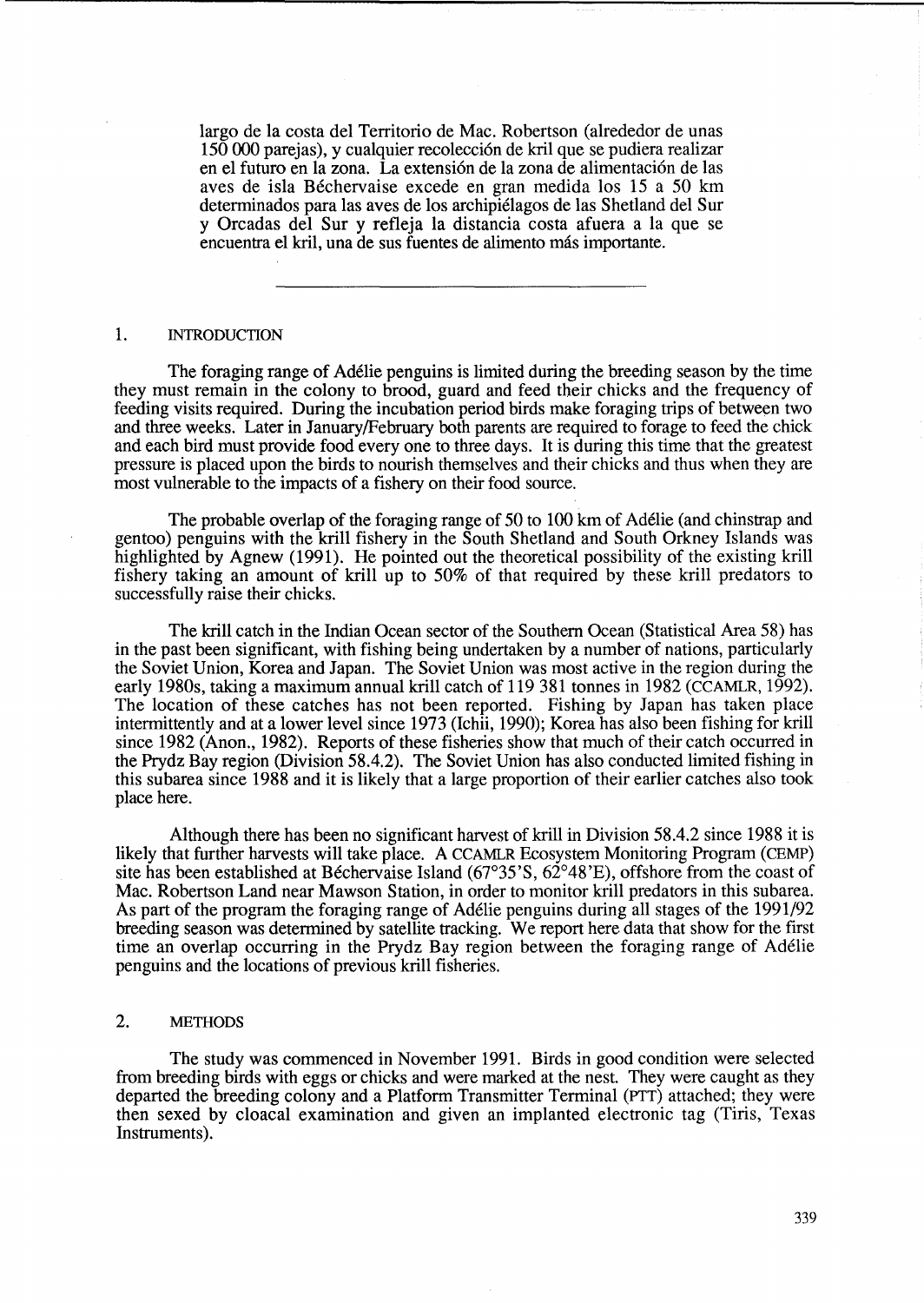The birds were tracked by the ARGOS satellite system using either Telonics ST -6 or Toyocom 2038 PTf set on a 50s repeat transmission cycle. These were packaged together with their batteries in epoxy resin. The packages weighed approximately 160 g and were slightly negatively buoyant in sea water. They were virtually identical to those used in the study by Davis and Miller (1992), both being packaged by Sirtrak in New Zealand. The number of satellite passes capable of detecting the PTTs averaged 22 per day. Few passes occurred between 0900 to 1300 hours solar time.

Each PTT was attached to the bird using a Velcro<sup>TM</sup> patch and cable ties which were glued to the middle of the bird's back; the corresponding half of the Velcro™ was glued to the PTT. The PTT was then placed on the bird's back and the cable ties tightened over the package. When required the PTT could be removed after cutting the ties. The Velcro™ patch remained on the bird to be moulted off later. This system of attachment allowed the bird some flexing of its back. Birds were logged in and out of their colony by an automated monitoring system (Kerry *et al., 1992).* 

The location of the fast ice was determined from AVHRR images obtained from NOAA 11 and NOAA 12 satellites and relayed to Hobart from the receiver at Casey Station. The ice front was determined for each  $0.2^{\circ}$  longitude at various dates throughout the summer.

# 3. RESULTS AND DISCUSSION

Ten birds were instrumented utilising seven PTTs. Twenty-one foraging trips were recorded ranging in duration from 1 to 34 days between 25 November 1991 and 1 February 1992 thus covering the period from early laying to early fledging. The periods over which each bird was tracked, the stage of the breeding cycle and the distance and the direction of travel are given in Table 1. The tracks, together with the position of the continental shelf break and the locations of previous krill fisheries, are shown in Figure 1.

During the incubation period the off-duty birds travelled in a northwesterly direction; the two females reached distances of 341 and 243 km and the two males 161 km and 164 km from the colony. All four birds travelled in a generally northwesterly direction until the edge of the fast ice was reached and then two (a male and a female) travelled in westerly direction along the edge of the continental shelf at approximately the same speed (1 km/hr) as the prevailing currents. All four birds appeared to forage at leisure as they travelled away from the colony. Once the birds started to return they did so directly and quickly following along the edge of the fast ice to a point north-northwest from the colony and then walking.

The pattern of foraging changed after hatching (24 December onward). The journeys were less than seven days duration and appeared more purposeful than those made during the incubation period. Birds travelled directly to points between north-northeast and north-northwest from the colony and usually spent less than two days at the northern most point before returning again directly. Journeys were made to the edge of the fast ice, up to  $80 \text{ km}$ distant, with some reaching the edge of the continental shelf approximately 110 km from the colony. Once the sea-ice had blown out from the coast (17 January) penguins spent time within a few kilometres of the colony before suddenly departing out to the edge of the continental shelf. Others made short journeys of up to 12 km range and then returned briefly to land before making the longer journeys just described.

Numerous research cruises and fishing operations have shown the occurrence of krill *Euphausia superba* in considerable concentrations at the shelf break along the coast of Mac. Robertson Land (Higginbottom *et al.,* 1988; Ichii, 1990). This study suggests that the penguins specifically travel to this region to forage throughout the breeding season. The long distances of up to 135 km travelled to forage even when feeding chicks are thus in marked contrast to the suggested foraging range for Ad6lie penguins in the Antarctic Peninsula region of 50 km (Trivelpiece *et al.,* 1987) and 15 km (Wilson *et al.,* 1989) although similar to 83 to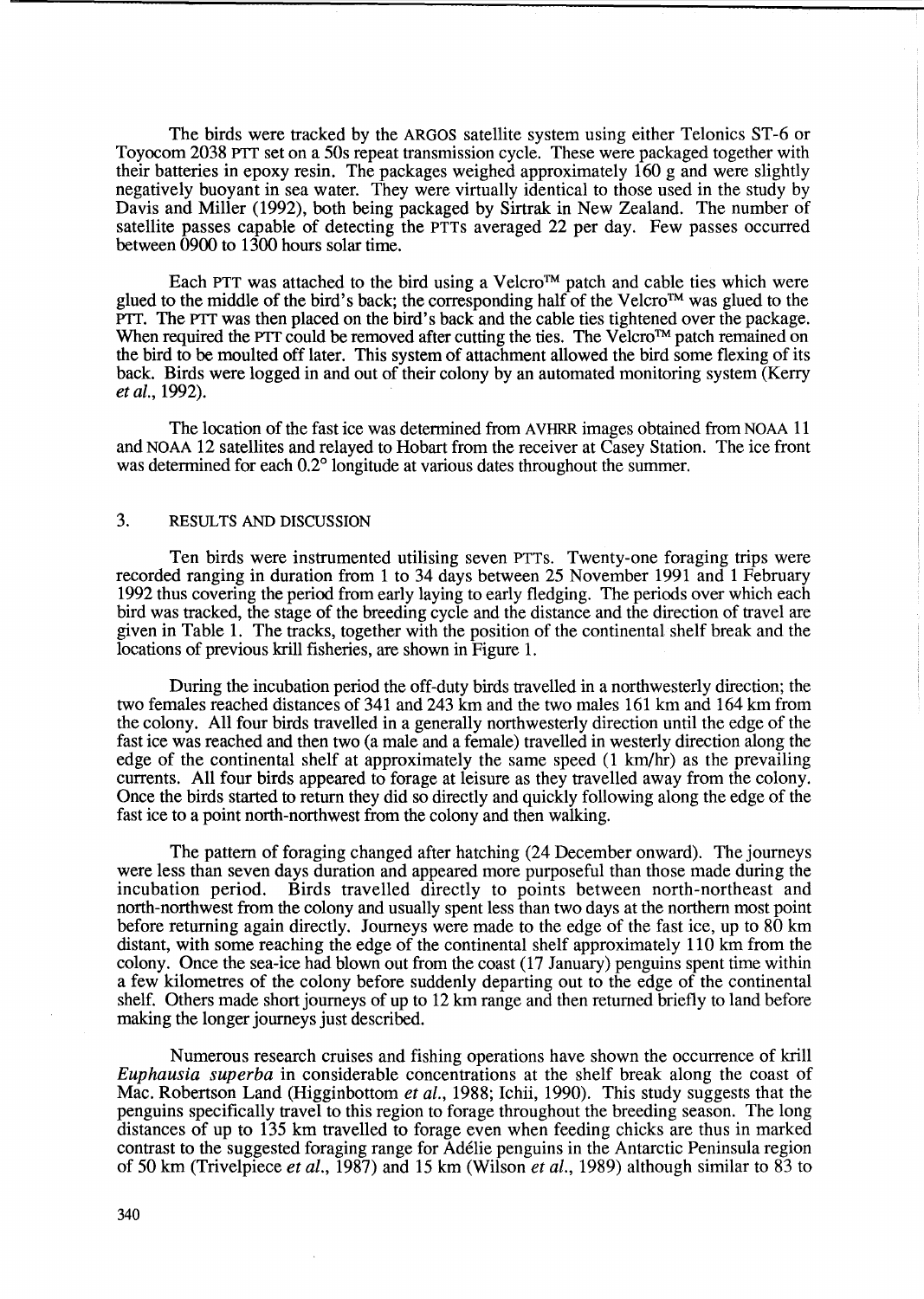119 km detennined by Lishman (1985). The shorter foraging range for birds in the Antarctic Peninsula region (Trivelpiece *et al.,* 1987; Wilson *et al.,* 1989) reflect the closer proximity of *E. superba* to shore and hence to the breeding colony. Since all birds in the present study carried an instrument package causing considerable drag in water it is expected that unencumbered penguins would be able to decrease the time necessary for foraging and probably extend the foraging range.

There is a clear overlap, as Figure 1 shows, between the foraging range of penguins from Bechervaise Island and the locations of areas where fishing has been undertaken by Korea (Anon., 1982), Japan (Ichii, 1990) and the Soviet Union (CCAMLR, unpublished data). Breeding colonies of Adelie penguins with an estimated breeding population of 150 000 pairs (Home, 1983; Woehler *et al.,* 1989) including those on Bechervaise Island are found scattered along the coastline of Mac. Robertson Land between 56°E and 65°E. These birds forage in the same region and their range presumably also extends into the same fishing grounds.

The foraging range of the birds from Béchervaise Island extends only into the southern end of the fishing grounds. This may be due however to the fishing vessels staying to the north of the pack-ice. It would appear at present that the penguins are able to obtain sufficient food without having to extend their range much beyond the continental shelf break. Considerably more overlap could occur in those years where ice conditions allow the fishing fleet to operate further south or in poor krill seasons when the penguins are forced to forage further north.

# **REFERENCES**

- AGNEW, D.J. 1991. Krill catches and consumption by land-based predators in relation to distance from colonies of penguins and seals in the South Shetland and South Orkney Islands. Document WG-CEMP-9JI2S. CCAMLR, Hobart, Australia: 14 pp.
- ANON. 1982. Summary Report of krill *(Euphausia superba)* Fishing Ground Exploitation in the Antarctic Ocean (1981/1982). National Fisheries Research and Development Agency. Republic of Korea.
- CCAMLR. 1992. *Statistical Bulletin,* Vol. 4 (1982-1991). CCAMLR, Hobart, Australia: 133 pp.
- DAVIS, L.S. and D.G. MILLER 1992. Satellite tracking of Ad6lie penguins. *Polar Biology* (in press).
- ICIllI, T. 1990. Distribution of Antarctic krill concentrations exploited by Japanese krill trawlers and minke whales. *Proc. NIPR Symp. Polar BioI.,* 3: 36-56.
- HIGGINBOTTOM, I.R., K.R KERRY and S.E. WAYTE. 1988. Hydroacoustic surveys of the distribution and abundance of krill: Prydz Bay region- FIBEX, ADBEX II, and SIBEX II, MV *Nella Dan. ANARE Research Notes,* 62: 46 pp.
- HORNE, RS.C. 1983. The distribution of penguin breeding colonies on the Australian Antarctic Territory, Heard Island, the McDonald Islands and Macquarie Island. *ANARE Research Notes,* 9: 82 pp.
- KERRY, K.R., J.R. CLARKE, and G.D. ELSE. 1992. The use of an automated weighing and recording system for the study of the biology of Ad6lie *penguins(Pygoscelis adeliae). Proc. NIPR Symp. Polar Bioi.,* 6 (in press).
- LISHMAN, G.S. 1985. The food and feeding ecology of Ad6lie and chinstrap penguins at Signey Island, South Orkney Islands. *1.2001. Lond.,* 205: 245-263.
- TRIVELPIECE, W.Z., S.G. TRlVELPIECE and W.J. VOLKMAN. 1987. Ecological segregation of Ad6lie, gentoo and chinstrap penguins at King George Island, Antarctica. *Ecology,* 68: 351-361
- WOEHLER, EJ., G.W. JOHNSTONE and H.R. BURTON. 1989. *ANARE Research Notes,* 71: 36 pp.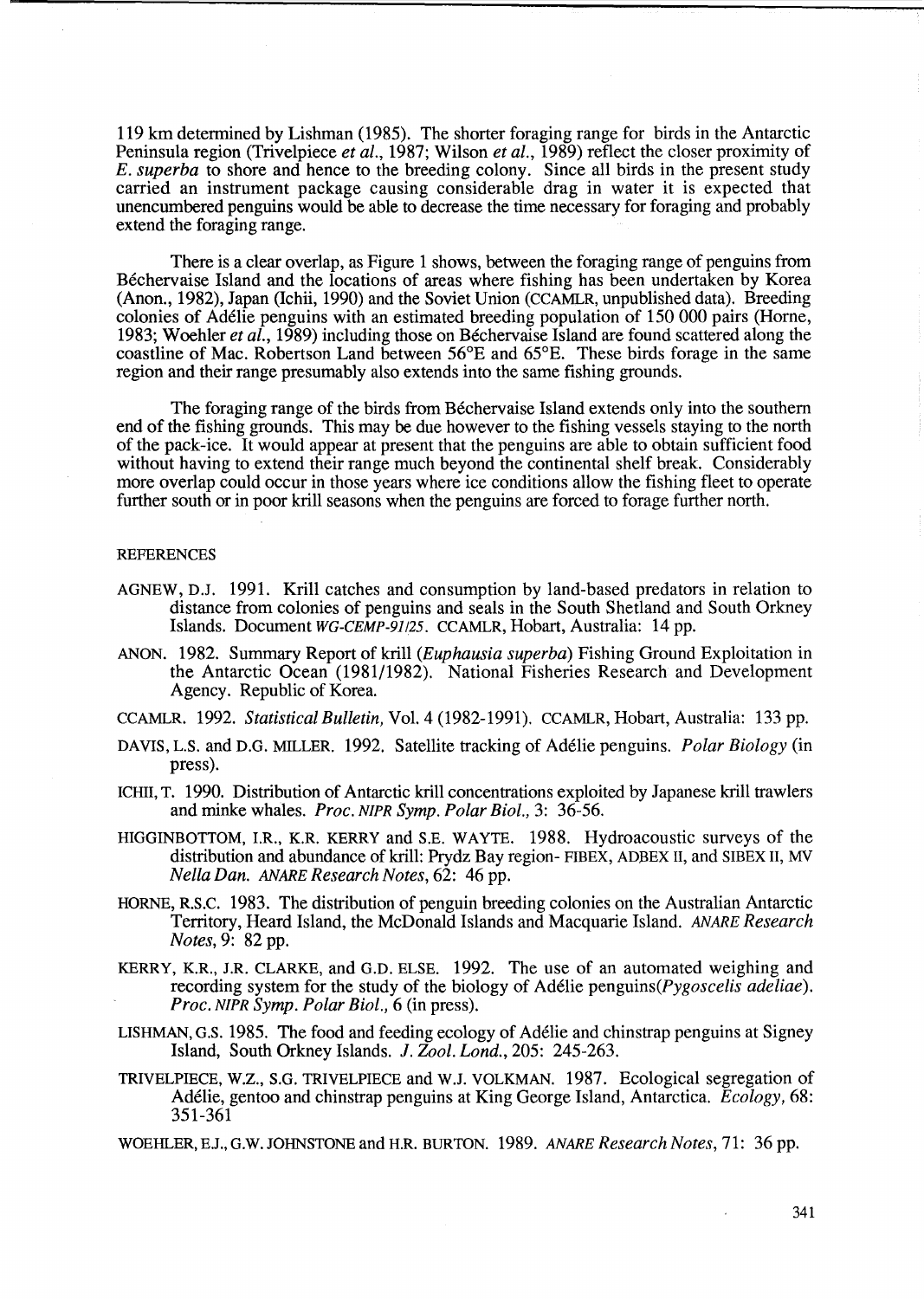Table 1: Details of each foraging trip by Ad€lie penguins as determined by satellite tracking. The bearing is given in degrees true from Béchervaise Island. Each PTT was used twice as designated by A or B after the PTT number. Where the PTT failed the point of failure is recorded as the furthest distance; in each case the PTT failed on a north bound track.

| PTT No. | <b>Sex</b> | Date<br>Departed | Days<br>Away   | Latitude     | Longitude    | Distance<br>(km) | Bearing | Approx.<br>Position of<br>Fast Ice Front | Stage of<br><b>Breeding Cycle</b>                  | <b>Notes</b>                                              |
|---------|------------|------------------|----------------|--------------|--------------|------------------|---------|------------------------------------------|----------------------------------------------------|-----------------------------------------------------------|
|         |            |                  |                | S            | $\mathbf E$  |                  |         | S.                                       |                                                    |                                                           |
| 1396A   | F          | 25 November 1991 | 34             | $65.7^\circ$ | $56.8^\circ$ | 341              | 307     | $66.8^\circ$                             | first foraging trip post<br>laying                 | travelled along continental shelf                         |
| 8402A   | F          | 26 November 1991 | 21             | $65.9^\circ$ | $59.2^\circ$ | 243              | 319     | $66.8^\circ$                             | first foraging trip post<br>laying                 | travelled along and to north of<br>continental shelf      |
| 1397A   | M          | 11 December 1991 | 23             | $66.2^\circ$ | $62.0^\circ$ | 164              | 347     | $67.0^\circ$                             | long foraging trip after<br>first incubation shift | travelled north of continental shelf<br>before PTT failed |
| 1399A   | M          | 18 December 1991 | 15             | $66.7^\circ$ | $59.8^\circ$ | 161              | 307     | $67.2^\circ$                             | long foraging trip after<br>first incubation shift | travelled along ice edge south of<br>continental shelf    |
| 8404A   | F          | 3 January 1992   | 3              | $67.0^\circ$ | $63.0^\circ$ | 62               | 11      | $67.2^\circ$                             | feeding young chick                                | travelled to ice edge                                     |
|         |            | 9 January 1992   | 6              | $66.5^\circ$ | $62.0^\circ$ | 128              | 344     | $67.4^\circ$                             | feeding young chick                                | travelled to continental shelf                            |
|         |            | 16 January 1992  | 5              | $66.5^\circ$ | $61.5^\circ$ | 135              | 335     | $67.5^\circ$                             | feeding young chick                                | travelled to continental shelf                            |
| 1398A   | M          | 4 January 1992   |                |              |              |                  |         | $67.2^\circ$                             | feeding young chicks                               | only 1 to 2 km from colony                                |
|         |            | 7 January 1992   |                |              |              | $\overline{c}$   |         | $67.4^\circ$                             | feeding young chicks                               | only 1 to 2 km from colony                                |
|         |            | 11 January 1992  | 4              | $66.9^\circ$ | $63.3^\circ$ | 76               | 15      | $67.4^\circ$                             | feeding young chicks                               | travelled to ice edge before PTT<br>failed                |
| 1396B   | M          | 19 January 1992  |                |              |              | 5                | 275     | none                                     | feeding growing chick                              | only 1 to 5 km from colony                                |
|         |            | 20 January 1992  |                |              |              | 5                | 263     | none                                     | feeding growing chick                              | only 1 to 5 km from colony                                |
|         |            | 23 January 1992  |                |              |              | 5                | 263     | none                                     | feeding growing chick                              | only 1 to 5 km from colony                                |
|         |            | 26 January 1992  |                |              |              | 4                | 148     | none                                     | feeding growing chick                              | only 1 to 5 km from colony                                |
|         |            | 27 January 1992  | 4              | $67.2^\circ$ | $62.9^\circ$ | 43               | 5       | none                                     | feeding growing chick                              | travelling north when PTT failed                          |
| 8402B   | F          | 18 January 1992  | $\overline{7}$ | $66.5^\circ$ | $62.2^\circ$ | 125              | 348     | none                                     | feeding small chick                                | travelled to continental shelf                            |
| 1399B   | M          | 17 January 1992  |                |              |              | 3                | 357     | none                                     | feeding small chick                                | only 1 to 2 km from colony                                |
|         |            | 19 January 1992  | $45+$          | $67.5^\circ$ | $62.5^\circ$ | 20               | 318     | none                                     | feeding small chick                                | travelling northwest when PIT<br>failed                   |
| 8404B   | M          | 27 January 1992  |                | $67.5^\circ$ | $62.9^\circ$ | 12               | 11      | none                                     | feeding large chick                                | short foraging trip                                       |
|         |            | 28 January 1992  | 3              | $66.7^\circ$ | $63.8^\circ$ | 114              | 23      | none                                     | feeding large chick                                | travelled to continental shelf                            |
|         |            | 1 February 1992  |                | $67.6^\circ$ | $62.3^\circ$ | 6                | 286     | none                                     | feeding large chick                                | short foraging trip                                       |

w  $\sim$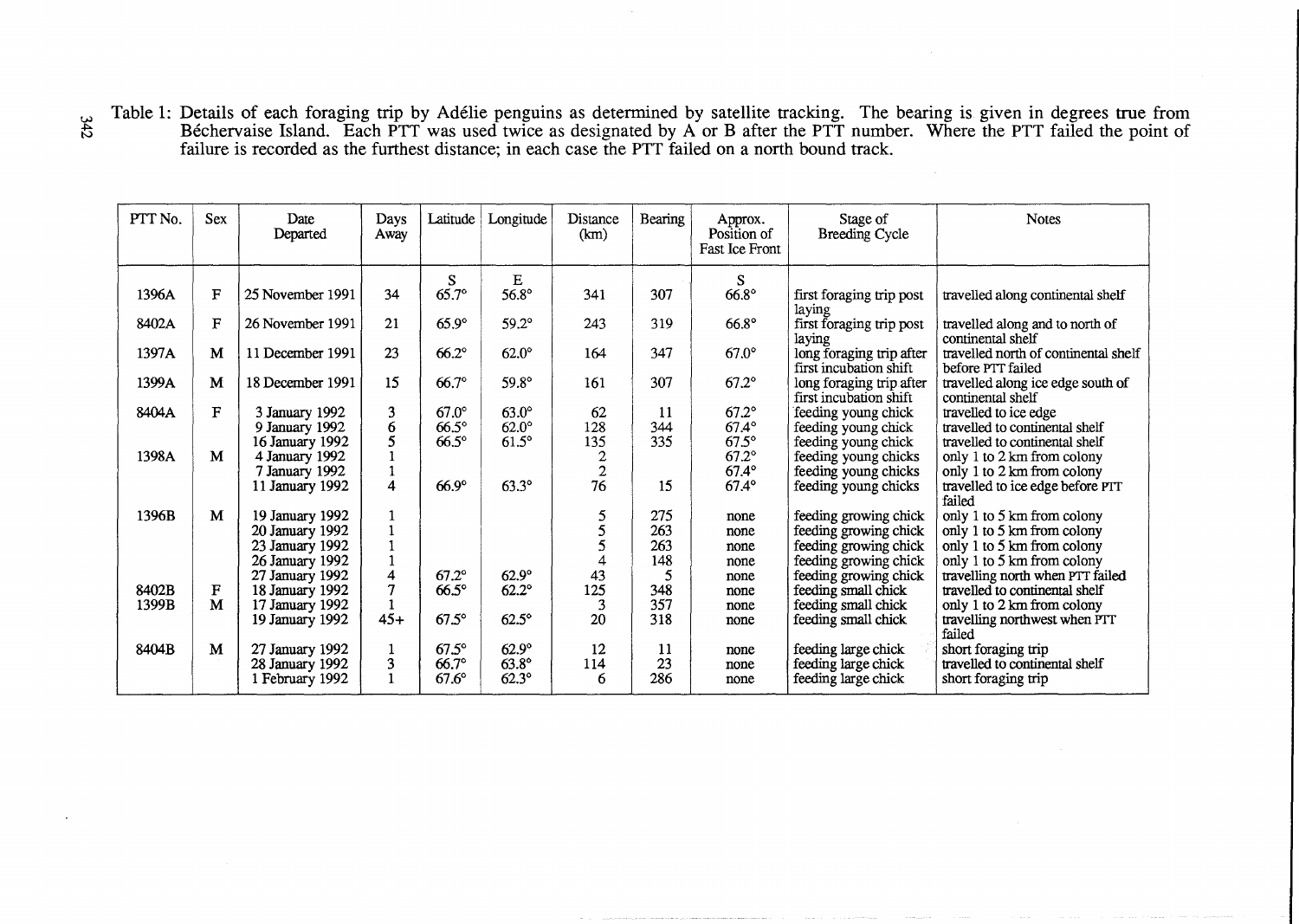

Tracks of all penguins and the position of the continental shelf break (1 000 m isobath). The locations of the Korean and Japanese<br>fisheries and the positions of single commercial hauls made by the USSR in the 1987/88 seas Figure 1: shown.

 $343$